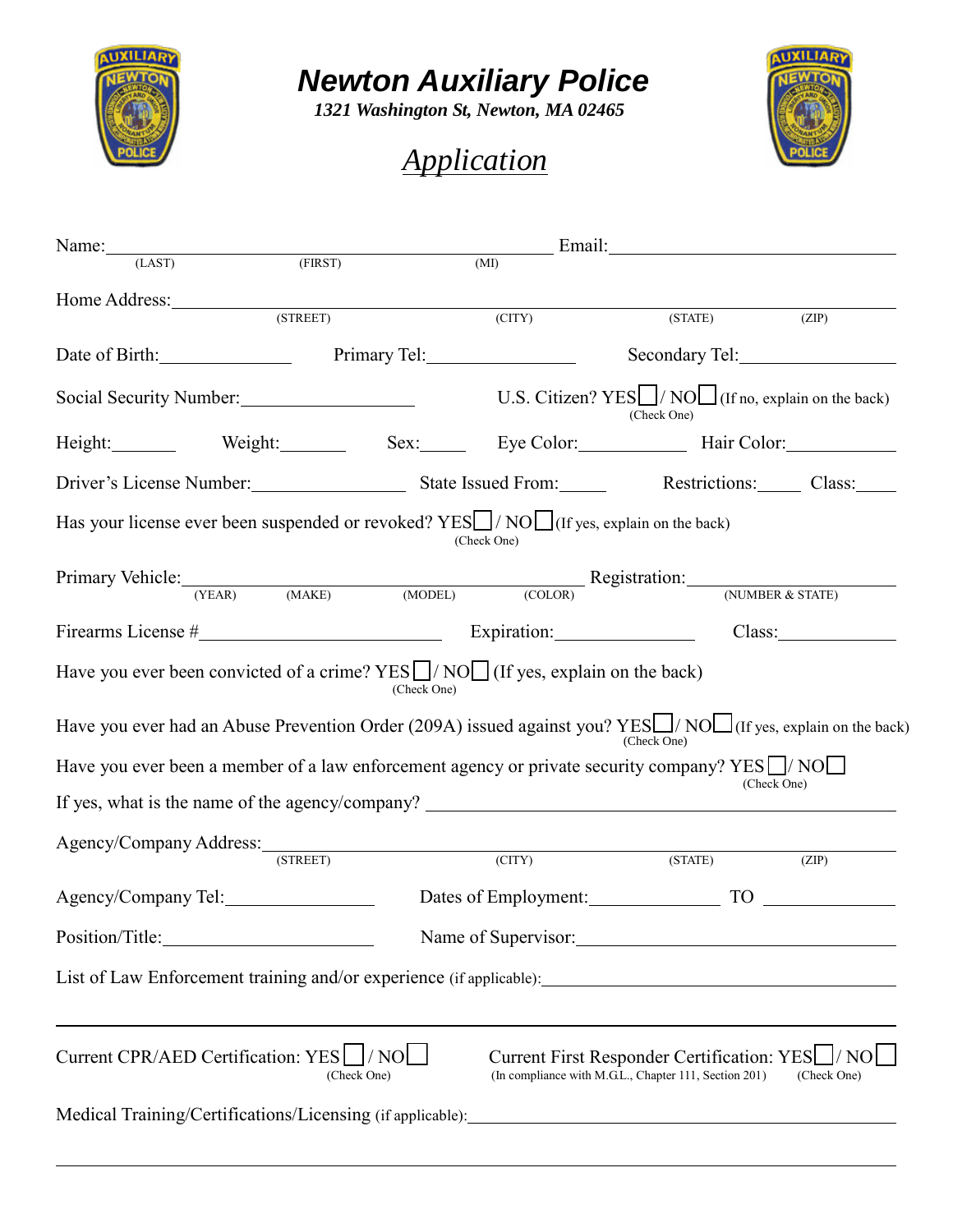### **Present Employment**

| Employer Address: (STREET)                                                                                   |             | (CITY)              | (STATE)     | (ZIP)         |
|--------------------------------------------------------------------------------------------------------------|-------------|---------------------|-------------|---------------|
| Position/Title:                                                                                              |             | Name of Supervisor: |             |               |
| Work Schedule: North Schedule:                                                                               |             |                     |             | Date of Hire: |
| <b>Previous Employment</b>                                                                                   |             |                     |             |               |
|                                                                                                              |             |                     |             |               |
| Employer Address: (STREET)                                                                                   |             | (CITY)              | (STATE)     | (ZIP)         |
| Position/Title: Name of Supervisor: Name of Supervisor:                                                      |             |                     |             |               |
| Dates of Employment: TO TO                                                                                   |             |                     |             |               |
| <b>Military Service</b>                                                                                      |             |                     |             |               |
| Any past or current Military Service? YES <sup>[]</sup> / NO <sup>[]</sup> If yes, which branch? Rank: Rank: | (Check One) |                     |             |               |
| Dates of Service: TO TO Type of Discharge:                                                                   |             |                     |             |               |
|                                                                                                              |             |                     |             |               |
| <b>Education</b>                                                                                             |             |                     |             |               |
| Name of School                                                                                               | Location    | Dates Attended      | Major/Minor | Degree        |
|                                                                                                              |             |                     |             |               |
|                                                                                                              |             |                     |             |               |

## **Personal References (Non-relatives whom you have known for 3 years or more)**

| д,            |        |          |        |         |       |                |
|---------------|--------|----------|--------|---------|-------|----------------|
|               | (NAME) | (STREET) | (CITY) | (STATE) | (ZIP) | (PHONE NUMBER) |
|               |        |          |        |         |       |                |
| $\mathbf{2})$ |        |          |        |         |       |                |
|               | (NAME) | (STREET) | (CITY) | (STATE) | (ZIP) | (PHONE NUMBER) |
|               |        |          |        |         |       |                |
| 3)            |        |          |        |         |       |                |
|               | (NAME) | (STREET) | (CITY) | (STATE) | (ZIP) | (PHONE NUMBER) |
|               |        |          |        |         |       |                |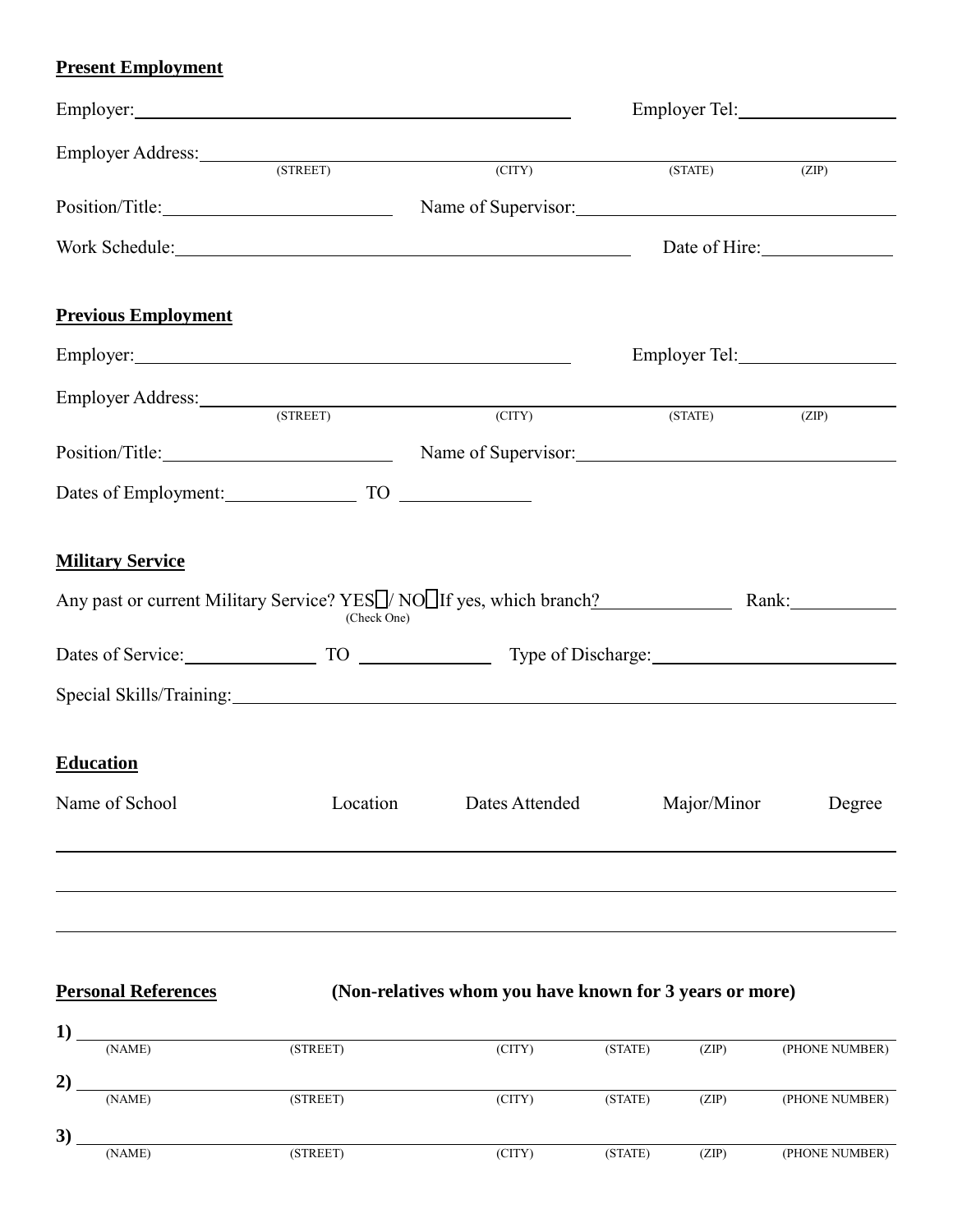#### **Emergency Contact Information**

| Name: Name: Name: Name: Name: Name: Name: Name: Name: Name: Name: Name: Name: Name: Name: Name: Name: Name: Name: Name: Name: Name: Name: Name: Name: Name: Name: Name: Name: Name: Name: Name: Name: Name: Name: Name: Name: |             |                                                                                                                        |                             |       |
|-------------------------------------------------------------------------------------------------------------------------------------------------------------------------------------------------------------------------------|-------------|------------------------------------------------------------------------------------------------------------------------|-----------------------------|-------|
| Home Address: (STREET) (CITY)                                                                                                                                                                                                 |             |                                                                                                                        | $\overline{\text{(STATE)}}$ | (ZIP) |
|                                                                                                                                                                                                                               |             |                                                                                                                        |                             |       |
| Are you able to perform the essential functions and duties of the Newton Auxiliary Police Department with or<br>without reasonable accommodations? $YES$ / NO                                                                 | (Check One) |                                                                                                                        |                             |       |
|                                                                                                                                                                                                                               |             |                                                                                                                        |                             |       |
|                                                                                                                                                                                                                               |             |                                                                                                                        |                             |       |
| Please give a brief explanation of why you want to serve with the Newton Auxiliary Police Department:                                                                                                                         |             | <u> 1989 - Andrea Santana, amerikana amerikana amerikana amerikana amerikana amerikana amerikana amerikana amerika</u> |                             |       |
|                                                                                                                                                                                                                               |             |                                                                                                                        |                             |       |
|                                                                                                                                                                                                                               |             |                                                                                                                        |                             |       |
| Are you willing to provide a minimum of 19 hours a month to the Newton Auxiliary Police Department after<br>training? YES VNO<br>(Check One)                                                                                  |             |                                                                                                                        |                             |       |
| Are you willing and able to accept financial responsibility for required, non-department issued equipment and<br>training materials? YES / NO<br>(Check One)                                                                  |             |                                                                                                                        |                             |       |
| I, hereby authorize the Newton Police Department and the<br>Newton Auxiliary Police Department to conduct an investigation into my suitability for appointment as an                                                          |             |                                                                                                                        |                             |       |

Newton Auxiliary Police Department to conduct an investigation into my suitability for appointment as an Auxiliary Police Officer for the City of Newton. This includes, but is not limited to, contacting listed references, employers, and past agencies of which I was a member. I also authorize the investigation agencies to conduct a criminal records check and to release all findings to the Investigations Officer(s).

(CANDIDATE: PRINT NAME HERE) (CANDIDATE: SIGN HERE) (DATE)

| THIS APPLICATION MUST BE NOTARIZED ON THE FOLLOWING PAGE IN ORDER TO BE |
|-------------------------------------------------------------------------|
| <b>REVIEWED AND PROCESSED.</b>                                          |